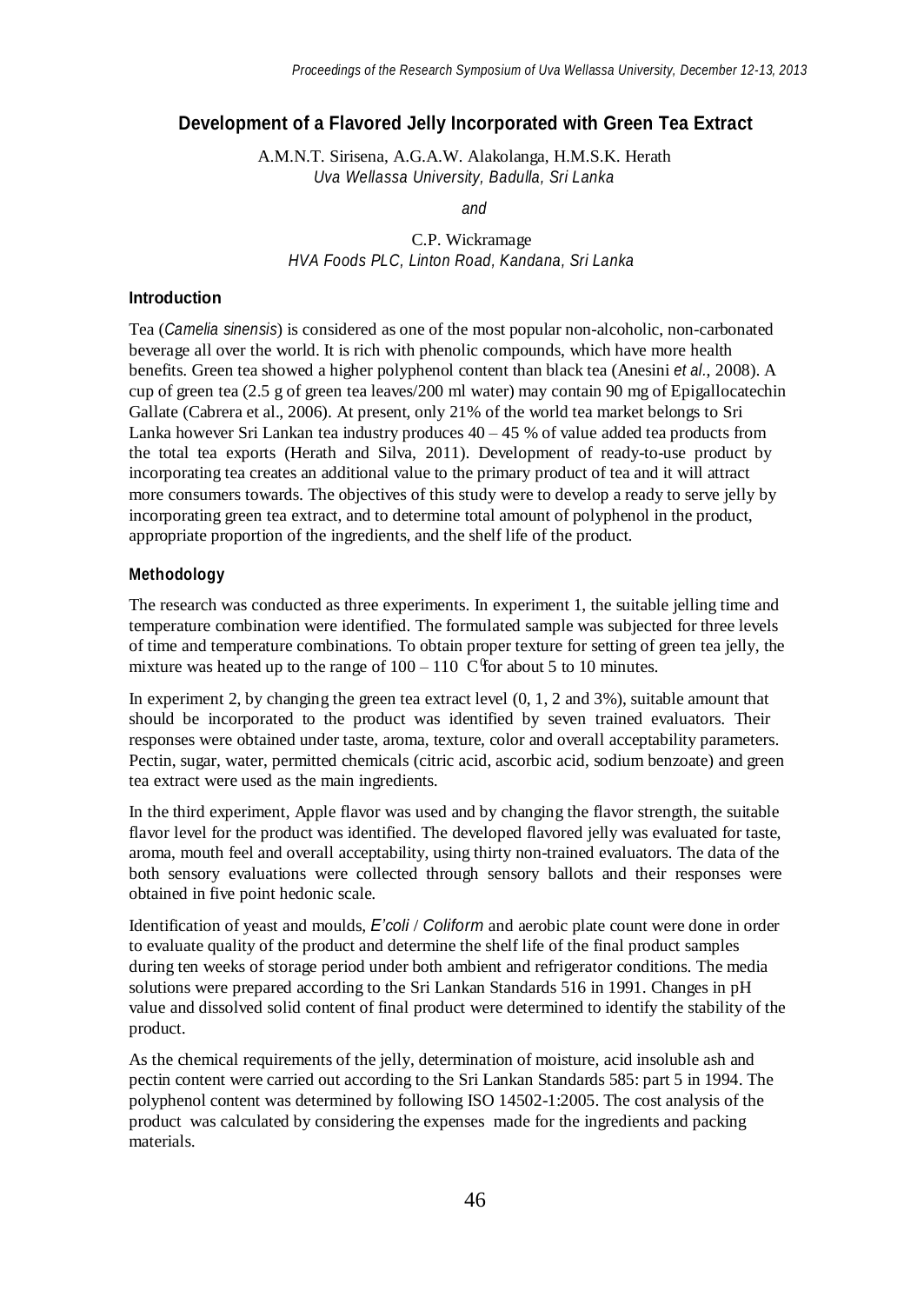The data were analyzed by Kruskal-Wallis test (non parametric) with 95 % confidence level. To select the best treatment combination, mean separation was done by Conover-Inman method (Conover, 1999). Results were analyzed through MINITAB 15 and graphical methods were used to interpret the results.

## **Results and Discussion**

There was a significant difference ( $p<0.05$ ) in amount of the green tea extract added for the product. Green tea extract incorporation at 2% was found to be the best treatment level for the jelly under all considered conditions.



Sensory parameters

Figure 1. Medians values of taste, aroma, mouth feel and overall acceptability of three levels of apple flavor.

Figure 1 revealed that the formulated green tea jelly with 0.03% flavor strength (treatment 221) was the best flavor strength on all the sensory attributes and it used for the development of final product.

The total polyphenol concentration in green tea was found to vary from  $21.02 \pm 1.54$  to 14.32±0.45% of Gallic Acid Equivalents (GAE), whereas in black tea, the polyphenol content ranged from 17.62±0.42 to 8.42±0.55% of GAE (p<0.05) (Anesini et al., 2008). Polyphenol content in the green tea jelly was recorded as 13.65% (w/w). Therefore, the product is in the preferred and favorable range of polyphenol content both in black tea as well as green tea.

In shelf life evaluation, only yeast and mould were counted in the samples and it was very lower value. The pH value changed in the range of 2.8 -3.1 and dissolved solid content ranged from 57 to 60 within stored period. Moisture content of the samples was 53.69 % and the pectin content was 0.89%. The sample contained 0.08% of acid insoluble ash by mass. The total cost of manufacturing 20 g cup of the green tea jelly was Rs. 15.25 and highest cost was for the packing material.

## **Conclusions**

Incorporation of 2% green tea extract and 0.03% apple flavor were superior for formulation of green tea jelly. Considering the least changes observed in the tested factors, it is suggested to keep the product under refrigerated condition. Changes of the tested factors were not harmful for the consumption and stability of the product within stored period.